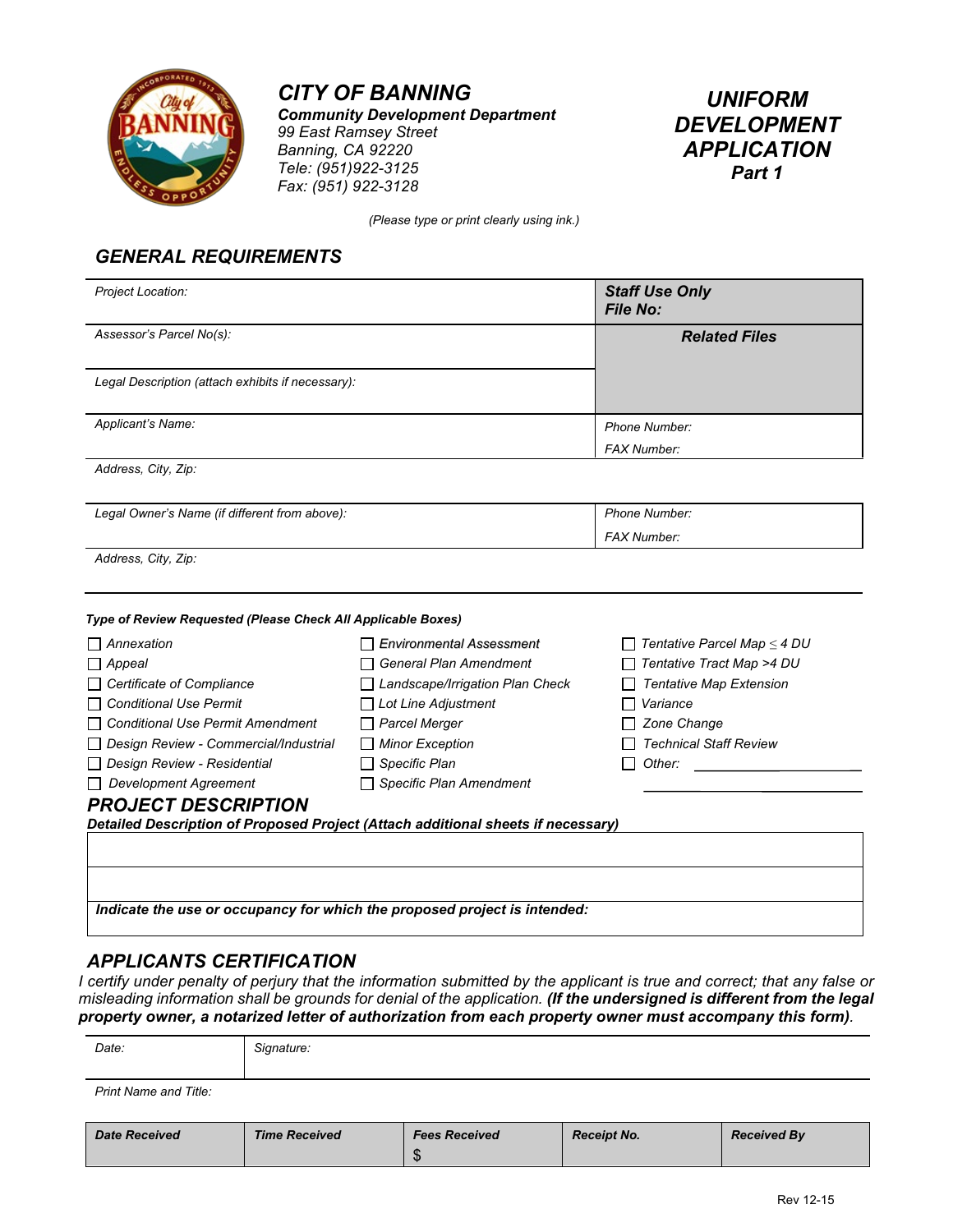

*Community Development Department 99 East Ramsey Street Banning, CA 92220 Tele: (951)922-3125 Fax: (951) 922-3128*

## *SUBDIVISION PROJECT SUMMARY TABLE Part 2*

*Assessor's Parcel No(s):*

| Project Location:                  | <b>Staff Use Only</b><br><b>File No:</b>          |       |
|------------------------------------|---------------------------------------------------|-------|
| General Plan Land Use Designation: | <b>Environmental Determination:</b><br>Reference: |       |
| Zoning District:                   | Planner Initials:                                 | Date: |

## *PROJECT AREA*

| Gross (Including area to centerline of abutting streets)               | Acres |
|------------------------------------------------------------------------|-------|
| Net (Exclusive of dedication for major external and secondary streets) | Acres |

#### *DWELLING UNITS (Based on Net Area) Number Net Density*

| <b>Single Family Detached</b> |  |
|-------------------------------|--|
| <b>Single Family Attached</b> |  |
| Multi-family/Condominium      |  |
| One Bedroom                   |  |
| Two Bedroom                   |  |
| Three Bedroom                 |  |
| Other (specify):              |  |
| TOTAL:                        |  |

#### *AREA DISTRIBUTION (Based on Net Area) Acres/Sq. Ft. % of Net Area*

| <b>Building Coverage</b>             |  |
|--------------------------------------|--|
| Landscape Coverage                   |  |
| Common Open Space                    |  |
| <b>Private Open Space</b>            |  |
| Usable Open Space (Common + Private) |  |

| <b>PARKING</b> |  |
|----------------|--|
|----------------|--|

*PARKING Parking Ratio # of Units Spaces Req'd Spaces Provided*

| <b>Single Family Dwellings</b>                    | 2.0/unit covered                            |  |  |
|---------------------------------------------------|---------------------------------------------|--|--|
| Multi-Studio & one bedroom                        | 1.0/unit covered $+$<br>.25/unit uncovered  |  |  |
| Multi-two bedroom                                 | $2.0$ /unit covered +<br>.25/unit uncovered |  |  |
| Multi-three or more bedrooms                      | 3.0/unit covered $+$<br>.25/unit uncovered  |  |  |
| Commercial/Industrial<br>(see Planning for Ratio) |                                             |  |  |
|                                                   | TOTAL:                                      |  |  |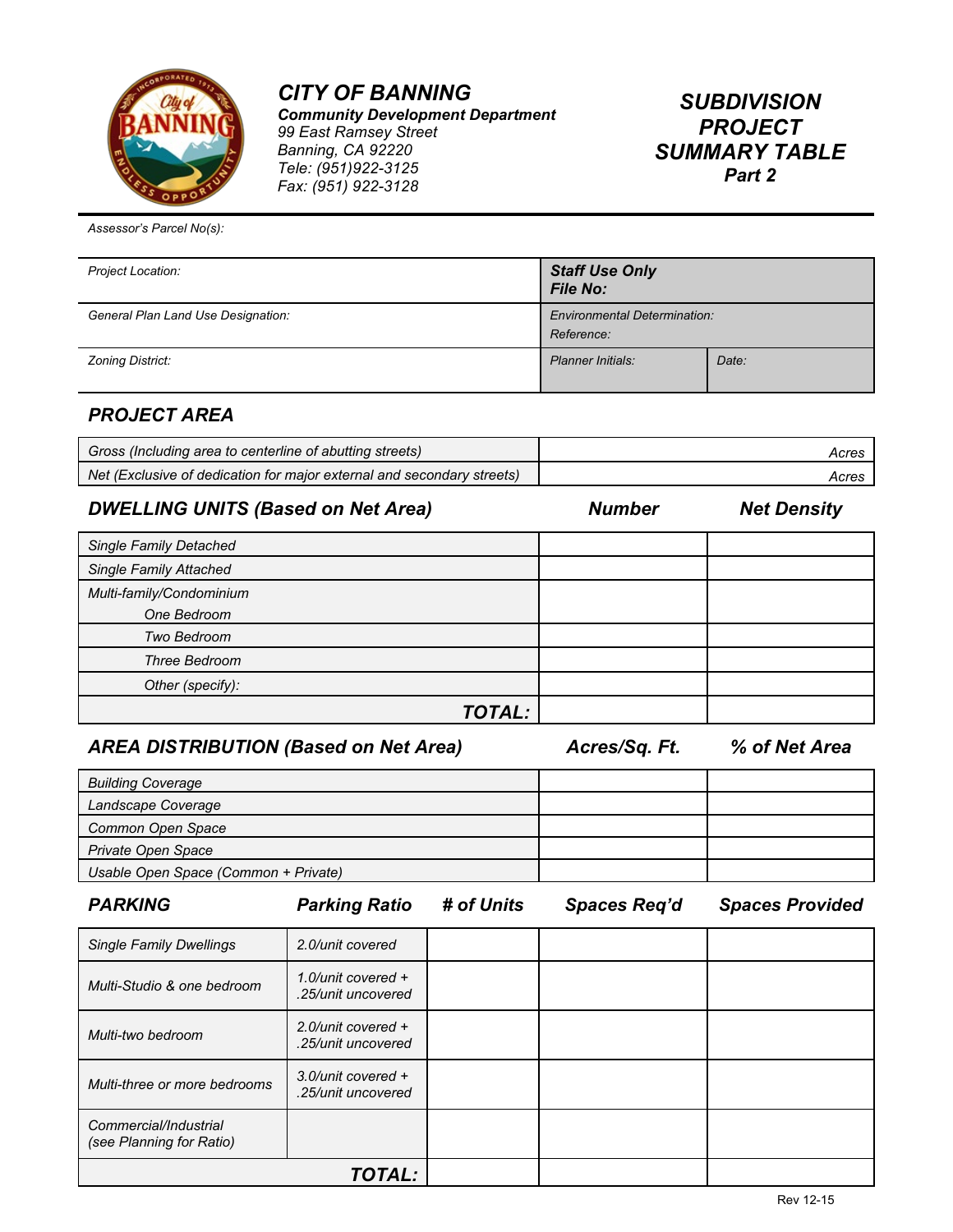

*Community Development Department 99 East Ramsey Street Banning, CA 92220 Tele: (951)922-3125 Fax: (951) 922-3128*

| <b>NON-RESIDENTIAL</b> |
|------------------------|
| <b>PROJECT</b>         |
| <i>SUMMARY TABLE</i>   |

*Part 2*

*Assessor's Parcel No(s):*

| Project Location:         | <b>Staff Use Only</b><br><b>File No:</b>          |       |
|---------------------------|---------------------------------------------------|-------|
| General Plan Designation: | <b>Environmental Determination:</b><br>Reference: |       |
| Zoning District:          | <b>Planner Initials:</b>                          | Date: |

| <b>PROJECT AREA</b>                                                    | <b>Acres</b> | Sq. Ft. |
|------------------------------------------------------------------------|--------------|---------|
| Gross (Including area to centerline of abutting streets)               |              |         |
| Net (Exclusive of dedication for major external and secondary streets) |              |         |

## *AREA DISTRIBUTION (Based on Net Area) Acres/Sq. Ft. % of Net Area*

|                                                               | AVIGJ/UY, I L | $10 \, \text{V}$ $11 \, \text{V}$ $11 \, \text{V}$ |
|---------------------------------------------------------------|---------------|----------------------------------------------------|
| <b>Building Coverage</b>                                      |               |                                                    |
| Landscape Coverage                                            |               |                                                    |
| Parking Area (including driveways, loading areas, and spaces) |               |                                                    |

### *FLOOR AREA DISTRIBUTION BY PROPOSED USE (Based on Net Area)*

| <b>Area of Building Pad</b> | No. Of Stories | Gross Floor Area (sq. ft.) | <b>Proposed Use</b> |
|-----------------------------|----------------|----------------------------|---------------------|
|                             |                |                            |                     |
|                             |                |                            |                     |
|                             |                |                            |                     |
|                             |                |                            |                     |
|                             |                |                            |                     |
|                             |                |                            |                     |
|                             |                |                            |                     |
|                             |                |                            |                     |

### *PARKING (Calculate Each Use Within a Building Separately)*

| <b>Type of Use</b> | <b>Parking Ratio</b> | # Spaces Required | # Spaces Provided |
|--------------------|----------------------|-------------------|-------------------|
|                    |                      |                   |                   |
|                    |                      |                   |                   |
|                    |                      |                   |                   |
|                    |                      |                   |                   |
|                    |                      |                   |                   |
|                    |                      |                   |                   |
|                    |                      |                   |                   |
|                    |                      |                   |                   |
|                    |                      |                   |                   |
| <b>TOTALS</b>      |                      |                   |                   |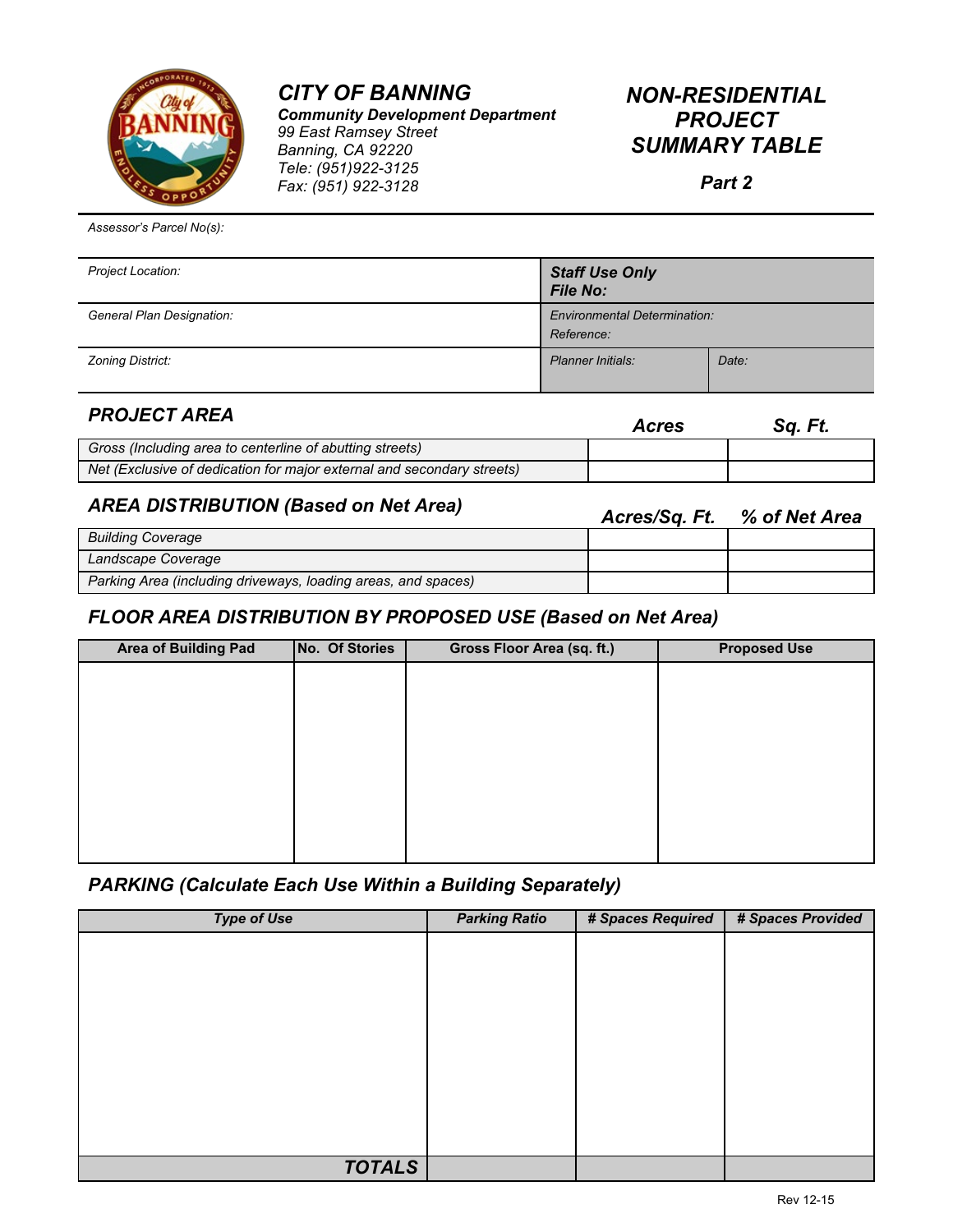

*Community Development Department*

*CONTACT INFORMATION*

*99 East Ramsey Street Banning, CA 92220 Tele: (951)922-3125 Fax: (951) 922-3128*

*PART 3*

#### *The following information must be completed and submitted with new applications: (Print or Type all information entered)*

| Project Location:                                                |                 | <b>Staff Use Only</b><br>File No: |  |
|------------------------------------------------------------------|-----------------|-----------------------------------|--|
| <b>Applicant:</b>                                                |                 | <b>Related Files</b>              |  |
| <b>Contact Person:</b>                                           |                 |                                   |  |
| Address, City, Zip:                                              |                 |                                   |  |
| Phone:                                                           | Fax:            | E-mail Address:                   |  |
| Additional Contact Person: (Please Specify Name, Company, Title) |                 |                                   |  |
| Address, City, Zip:                                              |                 |                                   |  |
| Phone:                                                           | Fax:            | E-mail Address:                   |  |
| <b>Architect:</b>                                                |                 |                                   |  |
| Address, City, Zip:                                              |                 |                                   |  |
| Phone:                                                           | Fax:            | E-mail Address:                   |  |
| Contact Person:<br><b>Civil Engineer:</b>                        |                 |                                   |  |
| Address, City, Zip:                                              |                 |                                   |  |
| Phone:                                                           | Fax:            | E-mail Address:                   |  |
| <b>Land Surveyor:</b>                                            | Contact Person: |                                   |  |
| Address, City, Zip:                                              |                 |                                   |  |
| Phone:                                                           | Fax:            | E-mail Address:                   |  |
| <b>Landscape Architect:</b>                                      | Contact Person: |                                   |  |
| Address, City, Zip:                                              |                 |                                   |  |
| Phone:                                                           | Fax:            | E-mail Address:                   |  |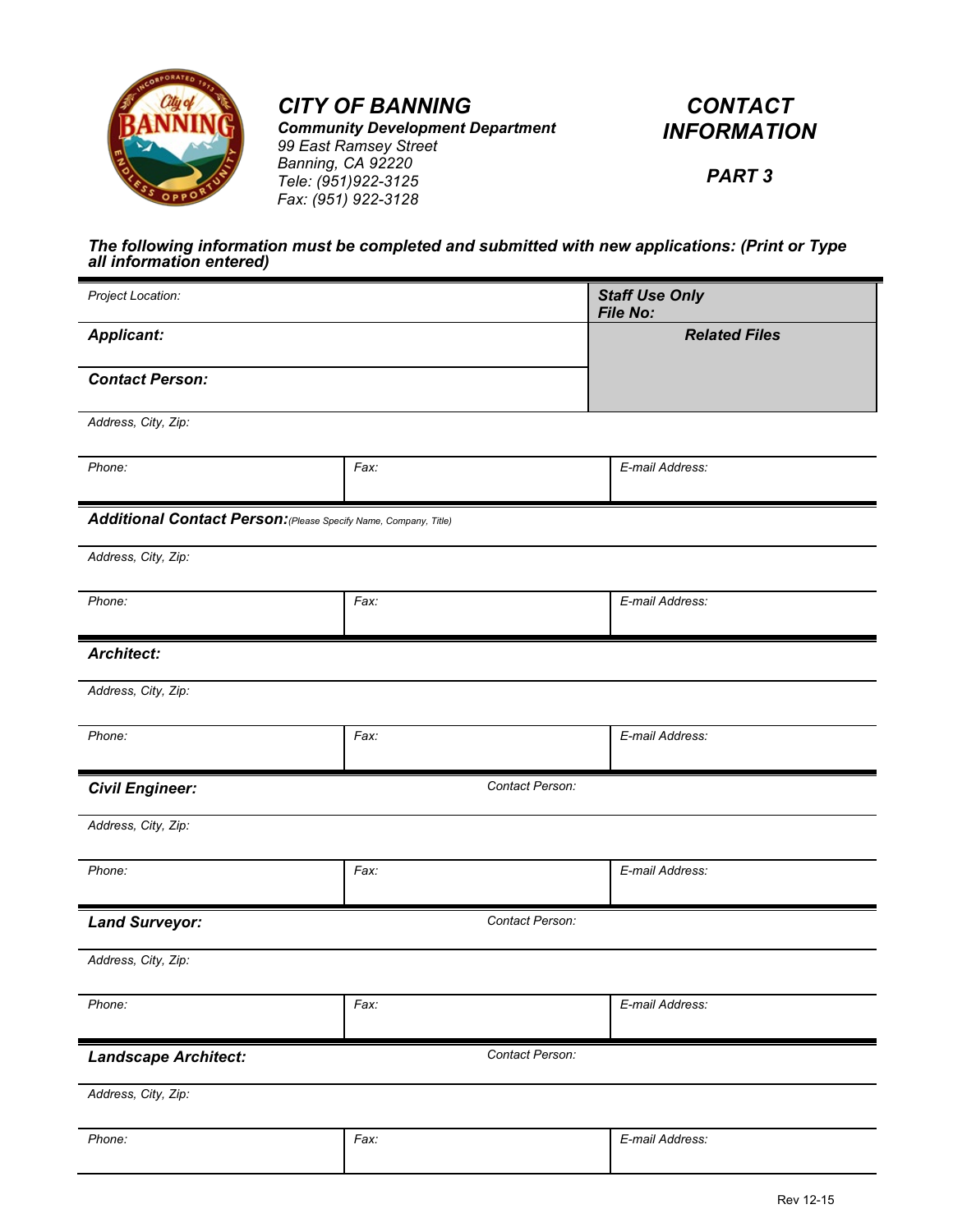

*Community Development Department 99 East Ramsey Street Banning, CA 92220 Tele: (951)922-3125 Fax: (951) 922-3128*

*HAZARDOUS WASTE SITE DISCLOSURE STATEMENT*

*PART 4*

#### *The following information must be completed and submitted with new applications: (Print or Type all information entered)*

**HAZARDOUS WASTE SITE DISCLOSURE STATEMENT** Government Code Section 65962.5 requires the applicant for any development project to consult specified state-prepared lists of hazardous waste sites and submit a signed statement to the local agency indicating whether the project is located on or near an identified site. Under the statute, no application shall be accepted as complete without this signed statement. Please refer to the following web site for more information:

http://www.dtsc.ca.gov/SiteCleanup/Cortese\_List.cfm

I (we) certify that I (we) have investigated our project with respect to its location on or near an identified hazardous waste site and that my (our) answers are true and correct to the best of my (our) knowledge. My (Our) investigation has shown that:

 $\Box$  The project is not located on or near an identified hazardous waste site.

 $\Box$  The project is located on or near an identified hazardous waste site. Please list the location of the hazardous waste site(s) on an attached sheet.

| Date:                 | Signature: |
|-----------------------|------------|
| Print Name and Title: |            |
| Date:                 | Signature: |
| Print Name and Title: |            |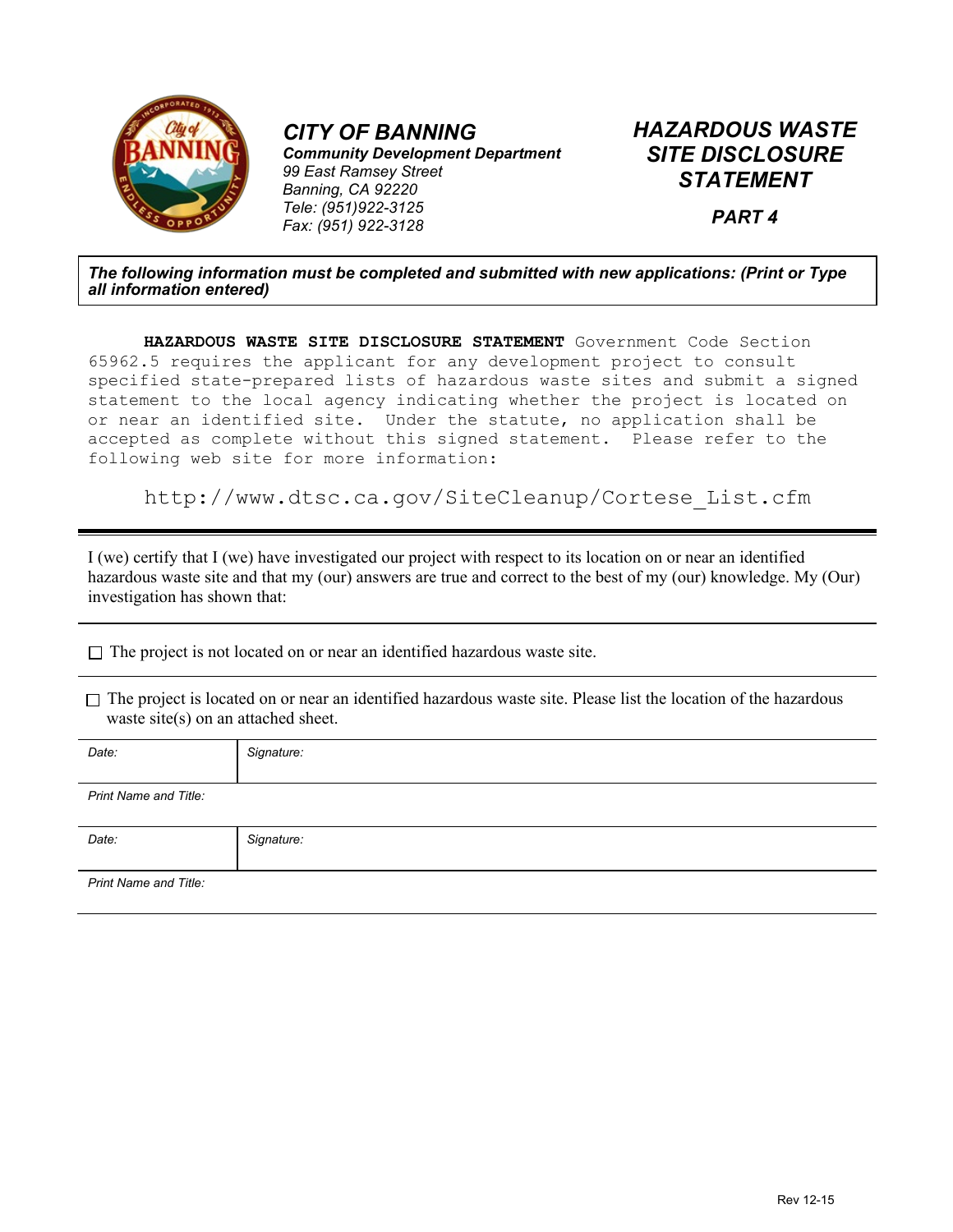

*CITY OF BANNING Community Development Department 99 East Ramsey Street Banning, CA 92220 Tele: (951)922-3125 Fax: (951) 922-3128*

## *CHECKLIST PROJECT SPECIFIC WQMP*

#### *PART 5*

Checklist for identifying Discretionary New Development or Redevelopment projects as Priority Development Projects requiring a Project-Specific Water Quality Management Plan (WQMP)

*Project Description:*

| Project Name:                    | <b>Staff Use Only</b><br><b>File No:</b> |       |
|----------------------------------|------------------------------------------|-------|
| Project Location:                |                                          |       |
| <b>Assessors Parcel Numbers:</b> | Planner Initials:                        | Date: |

### *PROPOSED PROJECT CONSISTS OR INCLUDES:*

| Single-family hillside residences that create 10,000 square feet, or more, of impervious<br>area where the natural slope is 25% or greater, including single-family hillside<br>residences that create 10,000 square feet of impervious area and where the natural<br>slope is 10%, or greater, where erosive soil conditions are known. | Yes        | $\Box$ No |  |
|------------------------------------------------------------------------------------------------------------------------------------------------------------------------------------------------------------------------------------------------------------------------------------------------------------------------------------------|------------|-----------|--|
| Commercial and industrial developments of (or disturbing) 100,000 square feet, or<br>more including parking areas.                                                                                                                                                                                                                       | $\Box$ Yes | $\Box$ No |  |
| Automotive repair shops [Standard Industrial Classification (SIC) codes <sup>1</sup> 5013, 7532,<br>7533, 7534, 7537, 7538, and 7539.                                                                                                                                                                                                    | $\Box$ Yes | $\neg$ No |  |
| Retail gasoline outlets disturbing greater than 5,000 square feet.                                                                                                                                                                                                                                                                       | $\Box$ Yes | No        |  |
| Restaurants disturbing greater than 5,000 square feet including parking areas                                                                                                                                                                                                                                                            | $\Box$ Yes | $\Box$ No |  |
| Home subdivisions with 10 or more housing units.                                                                                                                                                                                                                                                                                         | l lYes     | $\neg$ No |  |
| Parking lots of (or disturbing) 5,000 square feet, or more, or with 25, or more, parking<br>spaces and potentially exposed to Urban Runoff.                                                                                                                                                                                              | l lYes     | l No      |  |
| Descriptions of SIC codes can be found at: http://www.osha.gov/pls/imis/sicsearch.html.                                                                                                                                                                                                                                                  |            |           |  |

### *DETERMINATION (check appropriate determination):*

| Any Question answered "YES" | Priority Project. Project requires a site specific WQMP<br>(include a preliminary WQMP with this application)                                                         |
|-----------------------------|-----------------------------------------------------------------------------------------------------------------------------------------------------------------------|
| All questions answered "NO" | Mon-Priority Project. Project requires incorporation of<br>Site Design BMP's and Source Control BMP's imposed<br>through conditions of approval or permit conditions. |

A WQMP is a project-specific plan of Best Management Practices (BMP's) including site design, source controls, and treatment controls to address post-construction urban runoff water quality and quantity to protect receiving waters. A preliminary WQMP shall be submitted, reviewed, and approved prior to the first discretionary project approval, and a final WQMP shall be submitted, reviewed, and approved prior to any permit approval. Contact a civil engineer or other land development professional regarding the preparation of a Water Quality Management plan for your project. See WQMP Information Handout, and Whitewater SWMP for description of BMPs and the WQMP process. Also see City of Banning Ordinance Number 1212, 1388 and 1415 and the RCFCD website for additional information on WQMPs.

Planning Dept. Representative

Reviewed By: Copy: Engineering Division